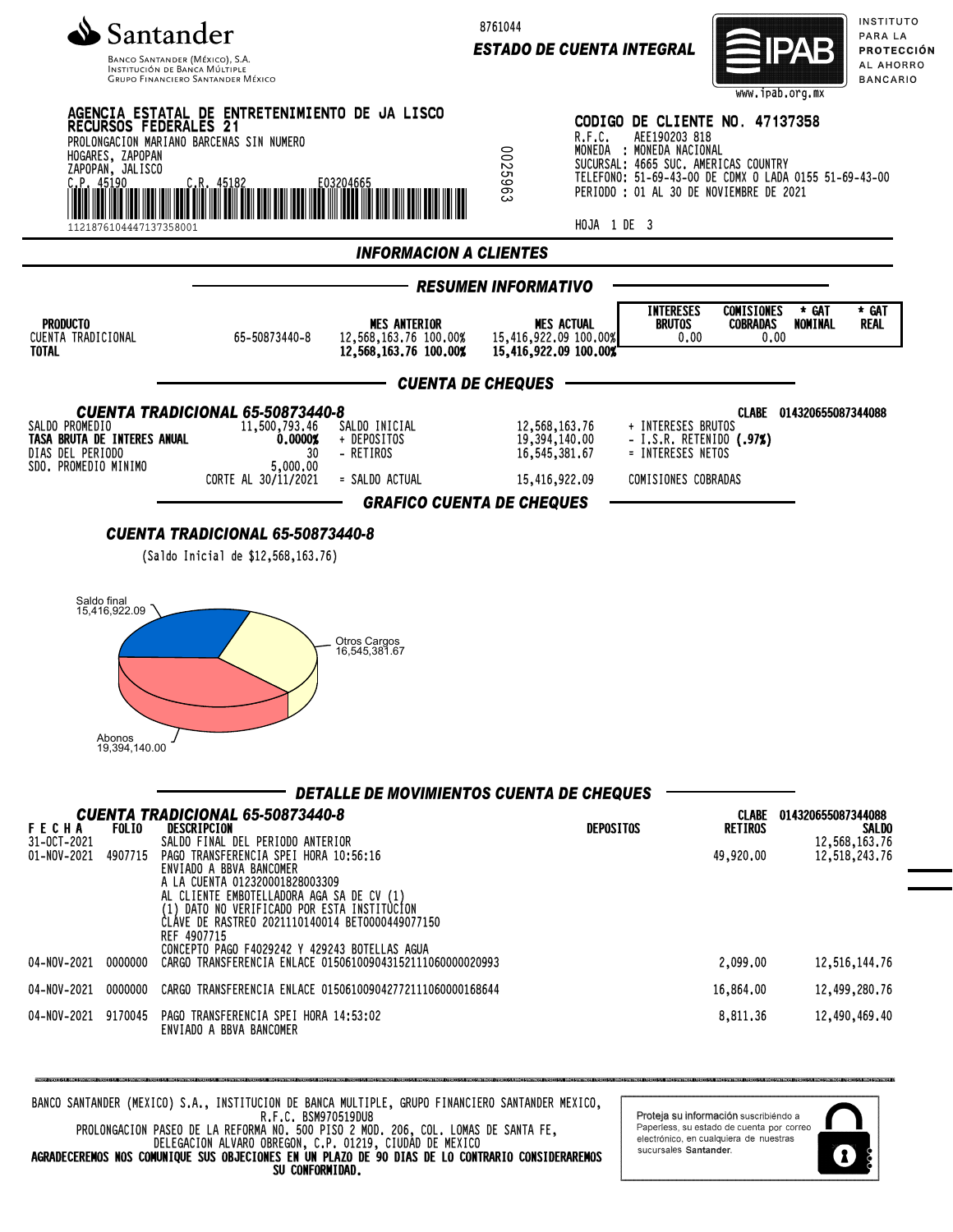

8761044

# *ESTADO DE CUENTA INTEGRAL*

Banco Santander (México), S.A.<br>Institución de Banca Múltiple<br>Grupo Financiero Santander México

| FECHA               | <b>FOLIO</b> | DESCRIPCION<br>A LA CUENTA 012320001156047532<br>AL CLIENTE SERVICIOS PRECIADO SA DE CV (1)<br>(1) DATO NO VERIFICADO POR ESTA INSTITUCIÓN<br>CLÁVE DE RASTREO 2021110440014 BET0000491700450                                                                                                                                  | <b>DEPOSITOS</b> | <b>RETIROS</b> | <b>SALDO</b>  |
|---------------------|--------------|--------------------------------------------------------------------------------------------------------------------------------------------------------------------------------------------------------------------------------------------------------------------------------------------------------------------------------|------------------|----------------|---------------|
| 04-NOV-2021         | 9170048      | REF 9170045<br>CONCEPTO PAGO F2612 ENMICADORA<br>PAGO TRANSFERENCIA SPEI HORA 14:53:02<br>ENVIADO A SCOTIABANK<br>A LA CUENTA 044320010005923290<br>AL CLIENTE MIRIAM LIZBETH ANGEL CRUZ (1)<br>(1) DATO NO VERIFICADO POR ESTA INSTITUCION<br>CLAVE DE RASTREO 2021110440014 BET0000491700480<br>REF 9170048                  |                  | 38,071.20      | 12,452,398.20 |
| 11-NOV-2021         | 0562615      | CONCEPTO PAGO F64 65 Y 66 CHALECOS PANTALONES<br>CARGO TRANSFERENCIA ENLACE 015069701014982111130000784129                                                                                                                                                                                                                     |                  | 78,412.00      | 12,373,986.20 |
| 11-NOV-2021         | 1037009      | CARGO TRANSFERENCIA ENLACE ANTICIPO F12 SERV FESTIVAL DE I                                                                                                                                                                                                                                                                     |                  | 1,607,772.16   | 10,766,214.04 |
| 11-NOV-2021         | 9877977      | NVIERNO<br>PAGO TRANSFERENCIA SPEI HORA 16:47:19                                                                                                                                                                                                                                                                               |                  | 5,000,000.00   | 5,766,214.04  |
| 11-NOV-2021         | 9893442      | ENVIADO A BMONEX<br>A LA CUENTA 112180000028565241<br>AL CLIENTE AN ENTERTAINMENT GROUP SA DE CV (1)<br>(1) DATO NO VERIFICADO POR ESTA INSTITUCION <sup>Y</sup><br>CLAVE DE RASTREO 2021111140014 BET0000498779770<br>REF 9877977<br>CONCEPTO ANTICIPO F12 SERVICIO FEST DE INVIERNO<br>PAGO TRANSFERENCIA SPEI HORA 16:55:35 |                  |                |               |
|                     |              | ENVIADO A BANAMEX<br>A LA CUENTA 002320701213579156<br>AL CLIENTE NOS PRENDE LO QUE HACEMOS SA DE CV (1)<br>(1) DATO NO VERIFICADO POR ESTA INSTITUCION<br>ČLÁVE DE RASTREO 2021111140014 BET0000498934420<br>REF 9893442<br>CONCEPTO ANTICIPO F20735 SERV FESTIVAL DE INVIERN                                                 |                  | 3, 392, 227.84 | 2,373,986.20  |
| 16-NOV-2021         | 8153120      | PAGO TRANSFERENCIA SPEI HORA 13:06:55<br>ENVIADO A BBVA BANCOMER<br>A LA CUENTA 012320001915064206<br>AL CLIENTE JUAN JOSE ARTEAGA BANUELOS (1)<br>(1) DATO NO VERIFICADO POR ESTA INSTITUCION<br>CLÁVE DE RASTREO 2021111640014 BET0000481531200<br>REF 8153120                                                               |                  | 10,000.00      | 2,363,986.20  |
| 16-NOV-2021         | 8743744      | CONCEPTO PAGO F8837 ARREND IMPRESORAS OCT<br>ABONO TRANSFERENCIA SPEI HORA 17:25:00<br>RECIBIDO DE BBVA BANCOMER<br>DE LA CUENTA 012320001112497540<br>DEL CLIENTE SECRETARIA DE LA HAC IENDA PUBLICA<br>CLAVE DE RASTREO 002601002111160000192403<br>REF 2049008<br>CONCEPTO SP 2049008 5948767<br>RFC SPC130227L99           | 8,231,140.00     |                | 10,595,126.20 |
| 17-NOV-2021 1362654 |              | ABONO TRANSFERENCIA SPEI HORA 17:11:57<br>RECIBIDO DE BBVA BANCOMER<br>DE LA CUENTA 012320001112497540<br>DEL CLIENTE SECRETARIA DE LA HAC IENDA PUBLICA<br>CLAVE DE RASTREO 002601002111170000319102<br>REF 2047866<br>CONCEPTO SP 2047866 5944944<br>RFC SPC130227L99                                                        | 5,000,000.00     |                | 15,595,126.20 |
| 19-NOV-2021         | 4274817      | PAGO TRANSFERENCIA SPEI HORA 15:09:45<br>ENVIADO A BBVA BANCOMER<br>A LA CUENTA 012320001122985628<br>AL CLIENTE DESARROLLADORA EN INGENIERIA OPUS SA DE (1)<br>(1) DATO NO VERIFICADO POR ESTA INSTITUCION<br>CLÁVE DE RASTREO 2021111940014 BET0000442748170<br>REF 4274817<br>CONCEPTO ESTIMACION 1 FACTURA OP88 SIOP       |                  | 1,559,757.94   | 14,035,368.26 |
| 19-NOV-2021 4274816 |              | PAGO TRANSFERENCIA SPEI HORA 15:09:45<br>ENVIADO A BBVA BANCOMER<br>A LA CUENTA 012320001122985628<br>AL CLIENTE DESARROLLADORA EN INGENIERIA OPUS SA DE (1)<br>(1) DATO NO VERIFICADO POR ESTA INSTITUCION<br>CLÁVE DE RASTREO 2021111940014 BET0000442748160<br>REF 4274816<br>CONCEPTO ESTIMACION 2 FACTURA OP89 SIOP       |                  | 1,446,189.92   | 12,589,178.34 |
| 22-NOV-2021 7245052 |              | ABONO TRANSFERENCIA SPEI HORA 14:44:18<br>RECIBIDO DE BBVA BANCOMER<br>DE LA CUENTA 012320001112497540<br>DEL CLIENTE SECRETARIA DE LA HAC IENDA PUBLICA                                                                                                                                                                       | 581,500.00       |                | 13,170,678.34 |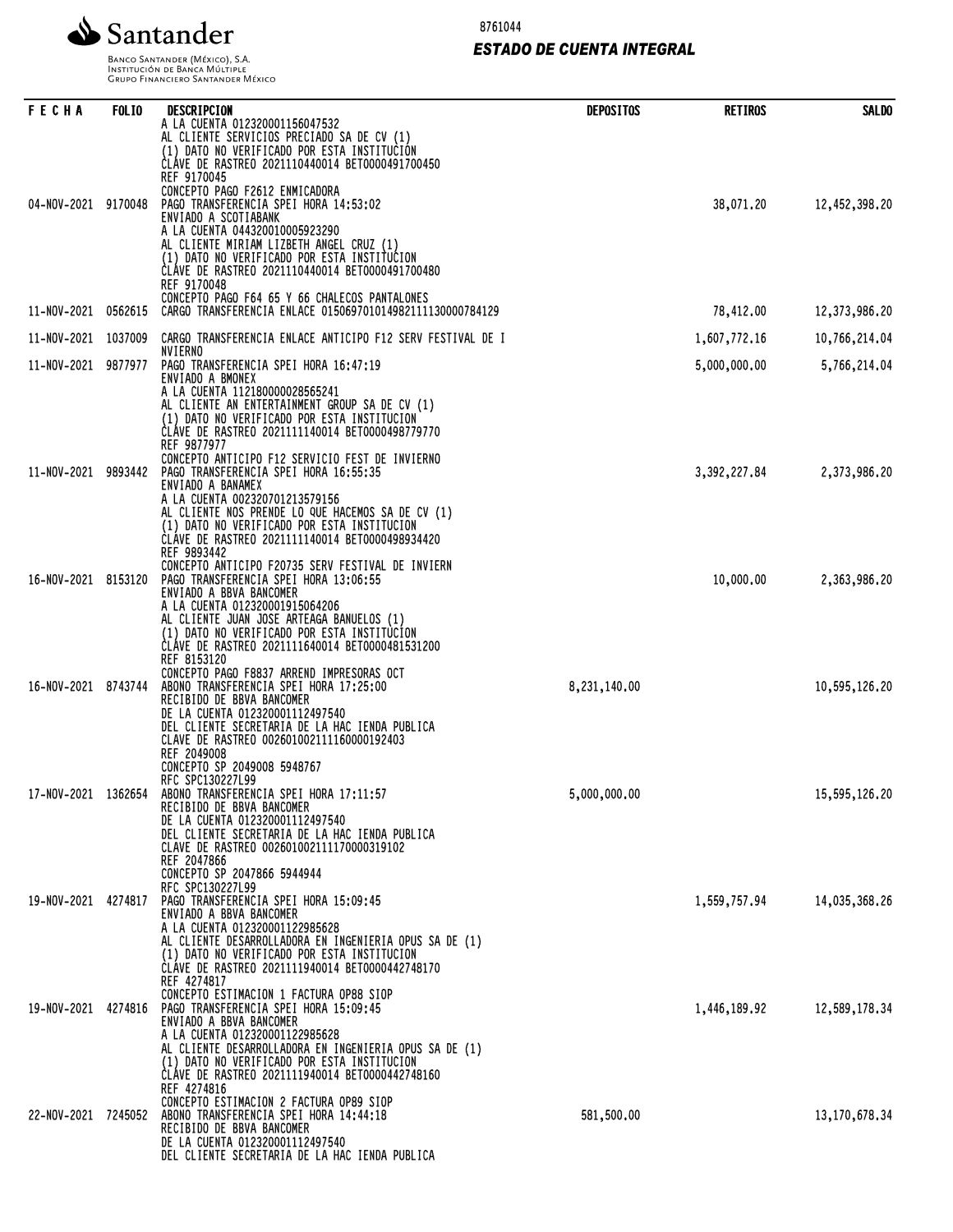

Banco Santander (México), S.A.<br>Institución de Banca Múltiple<br>Grupo Financiero Santander México

## 8761044

### *ESTADO DE CUENTA INTEGRAL*

# AGENCIA ESTATAL DE ENTRETENIMIENTO DE JA LISCO

1121876104447137358001

CODIGO DE CLIENTE NO. 47137358 PERIODO : 01 AL 30 DE NOVIEMBRE DE 2021

|                                                                                                                                                                                                                                                                                                    | HOJA 2 DE 3      |                                                     |                  |
|----------------------------------------------------------------------------------------------------------------------------------------------------------------------------------------------------------------------------------------------------------------------------------------------------|------------------|-----------------------------------------------------|------------------|
| DESCRIPCION<br>CLAVE DE RASTREO 002601002111220000788098<br>REF 2047864<br>CONCEPTO SP 2047864 5944939                                                                                                                                                                                             | <b>DEPOSITOS</b> | <b>RETIROS</b>                                      | <b>SALDO</b>     |
| RFC SPC130227L99<br>CARGO TRANSFERENCIA ENLACE TRASPASO PARA NOMINA                                                                                                                                                                                                                                |                  | 1,744,500.00                                        | 11,426,178.34    |
| CARGO TRANSFERENCIA ENLACE 42529 3587                                                                                                                                                                                                                                                              |                  | 40,890.00                                           | 11,385,288.34    |
| CARGO TRANSFERENCIA ENLACE 15890110808503060                                                                                                                                                                                                                                                       |                  | 72,077.00                                           | 11, 313, 211. 34 |
| PAGO TRANSFERENCIA SPEI HORA 11:19:25<br>ENVIADO A BANSI<br>A LA CUENTA 060320000990776627<br>AL CLIENTE AGENCIA ESTATAL DE ENTRETENIMIENTO DE JA(1)<br>(1) DATO NO VERIFICADO POR ESTA INSTITUCION<br>CLÁVE DE RASTREO 2021112540014 BET0000418496270<br>REF 1849627                              |                  | 406.00                                              | 11,312,805.34    |
| CONCEPTO TOKEN DIRECTOR GENERAL<br>PAGO TRANSFERENCIA SPEI HORA 11:19:25<br>ENVIADO A SCOTIABANK<br>A LA CUENTA 044320010095986690<br>AL CLIENTE DIANA DANIELA HIGAREDA PEREZ (1)<br>(1) DATO NO VERIFICADO POR ESTA INSTITUCION<br>ČLÁVE DE RASTREO 2021112540014 BET0000418496280<br>REF 1849628 |                  | 28,504.45                                           | 11,284,300.89    |
| CONCEPTO PAGO F6002 IMPRESOS<br>PAGO TRANSFERENCIA SPEI HORA 11:19:25<br>ENVIADO A AZTECA<br>A LA CUENTA 127320013032039903<br>AL CLIENTE LUIS ARMANDO ARROYO GONZALEZ (1)<br>(1) DATO NO VERIFICADO POR ESTA INSTITUCION<br>CLÁVE DE RASTREO 2021112540014 BET0000418496300<br>REF 1849630        |                  | 51,878.00                                           | 11,232,422.89    |
| CONCEPTO PAGO 4 DE 7 F202 FUMIGACION<br>CARGO TRANSFERENCIA ENLACE PAGO FA53 CARRO ALEGORICO 20 NO                                                                                                                                                                                                 |                  | 1,046,876.80                                        | 10,185,546.09    |
| ABONO TRANSFERENCIA SPEI HORA 16:54:06<br>RECIBIDO DE BBVA BANCOMER<br>DE LA CUENTA 012320001112497540<br>DEL CLIENTE SECRETARIA DE LA HAC IENDA PUBLICA<br>CLAVE DE RASTREO 002601002111260000501487<br>REF 2053043<br>CONCEPTO SP 2053043 5963713                                                | 581,500.00       |                                                     | 10,767,046.09    |
| RFC SPC130227L99<br>ABONO TRANSFERENCIA SPEI HORA 16:54:06<br>RECIBIDO DE BBVA BANCOMER<br>DE LA CUENTA 012320001112497540<br>DEL CLIENTE SECRETARIA DE LA HAC IENDA PUBLICA<br>CLAVE DE RASTREO 002601002111260000501488<br>REF 2053045<br>CONCEPTO SP 2053045 5963729                            | 5,000,000.00     |                                                     | 15,767,046.09    |
| RFC SPC130227L99<br>CARGO TRANSFERENCIA ENLACE 014411908029532112020000001249                                                                                                                                                                                                                      |                  | 124.00                                              | 15,766,922.09    |
| CARGO TRANSFERENCIA ENLACE TRAPASO NOMINA ASIMILADOS                                                                                                                                                                                                                                               |                  | 350,000.00                                          | 15,416,922.09    |
|                                                                                                                                                                                                                                                                                                    | 19,394,140.00    | 16,545,381.67                                       | 15,416,922.09    |
| <b>INFORMACION FISCAL</b>                                                                                                                                                                                                                                                                          |                  |                                                     |                  |
| NUM. DE CERTIFICADO DEL EMISOR<br>EA4C7E0D-B075-405E-B842-995A9D87E54A<br>00001000000504535458                                                                                                                                                                                                     |                  | NUM. DE CERTIFICADO DEL SAT<br>00001000000505211329 |                  |

DELEGACION ALVARO OBREGON, C.P. 01219, CIUDAD DE MEXICO AGRADECEREMOS NOS COMUNIQUE SUS OBJECIONES EN UN PLAZO DE 90 DIAS DE LO CONTRARIO CONSIDERAREMOS SU CONFORMIDAD.

sucursales Santander.

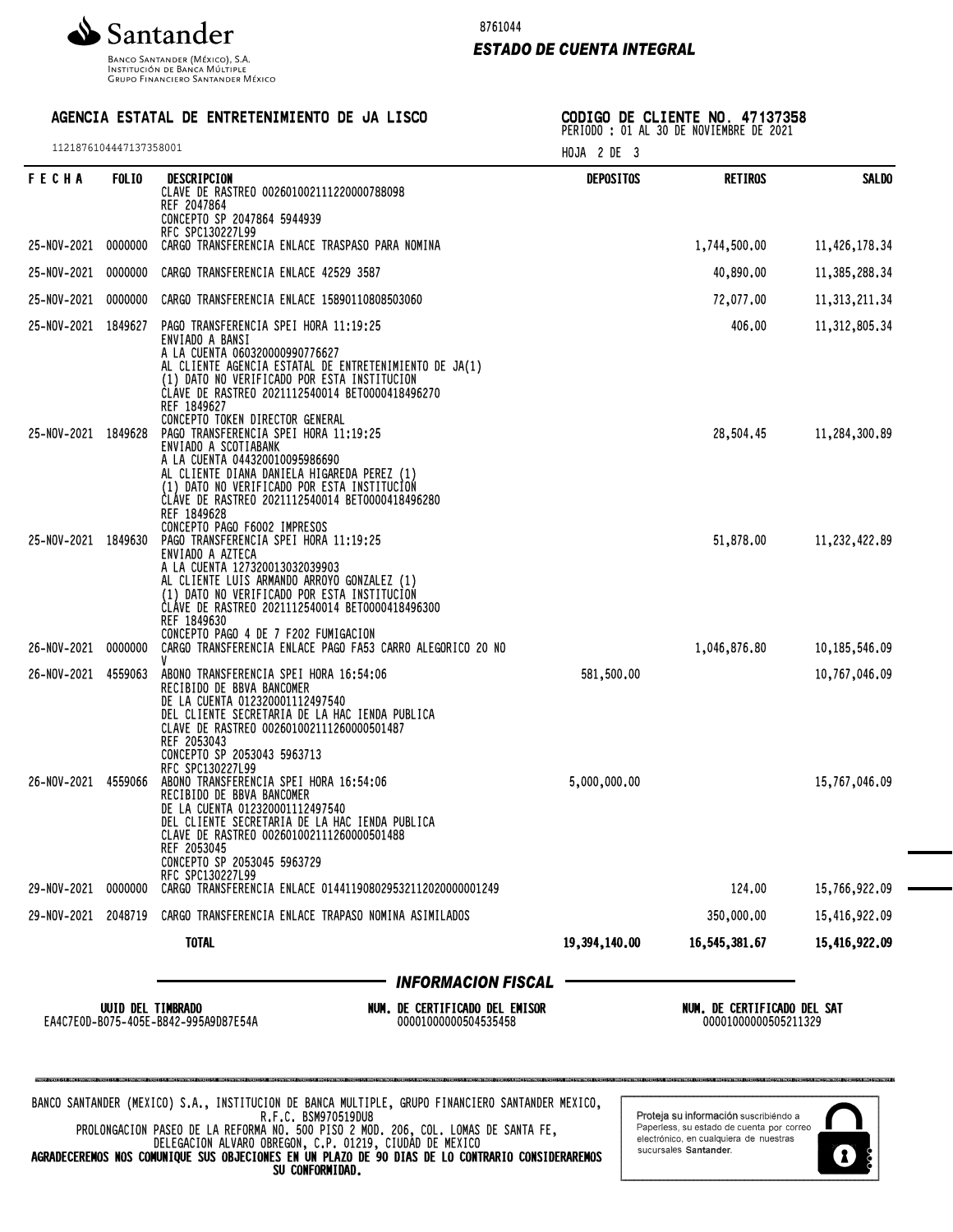

BANCO SANTANDER (MÉXICO), S.A. **INSTITUCIÓN DE BANCA MÚLTIPLE**<br>INSTITUCIÓN DE BANCA MÚLTIPLE<br>GRUPO FINANCIERO SANTANDER MÉXICO

**FOLIO INTERNO:** FECHA Y HORA DE EXPEDICION :<br>FECHA Y HORA DE CERTIFICACION : REGIMEN FISCAL DEL EMISOR : LUGAR DE EXPEDICION DEL COMPROBANTE : UNIDAD DE MEDIDA :<br>METODO DE PAGO : TIPO DE COMPROBANTE :

65508734408 **0300/34400<br>2021-12-02T06:09:12<br>2021-12-02T06:09:12<br>601 - GENERAL DE LEY PERSONAS MORALES<br>01219 - CIUDAD DE MEXICO** E48 - UNIDAD DE SERVICIO<br>PUE - PAGO EN UNA SOLA EXHIBICION.

**INGRESO** 

回**密***恩解* **微紫回** W۳. 医斑驳 п

## SELLO DIGITAL DEL EMISOR

Ndwumq51dvMouEMvAmvS9SkQJB8AApTBDngatpI6NEefxDfKsxR42/ROdTP0cgGajktSrnv7UXJ6xDPTf/6kME4W8DY6IwrFmDR7F3UE+dOwXawWRP9QfrHtBHUGJ4YTjIDYFghiSsDbL/OiY cjKnD8uTYywdWix+pANK35U0ZkhzTaVRDqtaxtLI2DSLTt09X9qQmJxf+fMvKLx/9jDSNZMX6uavmk3qSpo509AneSogkqsRtW0XuZiUCUQ7DqoCG8WMWz3URQLbdux+sUahA8agNH7Uhznpc FnuAAtpMeLIkBSYEyAkJqtf/WVAC1mb+u2Wbuyk+cct36umJqn9Q==

#### SELLO DIGITAL DEL SAT

q/D+aTVJdHKNwIbV/LPvTysNyRBMeCLEj3k+UdPGVL82yRvUHOe8rEr/YQ9M07hf21dxEcmXwbTMR8D93Odoxr2Up98/xMNyTav4H+ER9ExY81PUxRSPd2OtV87f+3BSSgH2At9tDWRhngj+D<br>sZAfZvwmWy6YvyjbVq4SOFpKRLCmLh+B1mFzAPEEE47jwUGac1naMQiIMLiRbERb17aAR301MGma HfjP5y43ukkjK9fOMLmzmC8LdBWLPObyo9fXfaGSeDAXJ1cpMXBA==

### CADENA ORIGINAL DEL COMPLEMENTO DE CERTIFICACION DEL SAT

II1.1IEA4C7E0D-B075-405E-B842-995A9D87E54AI2O21-12-O2T06:09:12IINT020124V62INdwumq51dvMouEMvAmvS9SkQJB8AApTBDnqatpI6NEefxDfKsxR42/ROdTP0cqGajktSr nv7UXJ6xDPTF/6kME4W8DY6IwrFmDR7F3UE+dOwXawWRP9QfrHtBHUGJ4YTjIDYFgh1SsDbL/O1YcjKnD8uTYywdW1x+pANK35UOZKhzTaVRDqtaxtL12DSLTtO9X9qQmJxf+fMvKLx/9jDSN<br>ZMX6uavmk3qSpo5O9AneSogkqsRtWOXuZiUCUQ7DqoCG8WMWz3URQLbdux+sUahA8agNH7Uhznpc 21132911

### ESTE DOCUMENTO ES UNA REPRESENTACIÓN IMPRESA DE UN CFDI

#### SIGNIFICADO DE ABREVIATURAS UTILIZADAS EN EL ESTADO DE CUENTA:

| ABO=<br>ANUL=<br>ANT=<br>ANTICIP=<br>ASEG=<br>AUT=<br>AUT0=<br>BME=<br>$\frac{BON}{C}$<br>$C/U=$<br>C.A.T. =<br>C.E.R. =<br>CAJ=<br>CANC=<br>CAP=<br>CDMX=<br>CERTIF=<br>CGO=<br>CH=<br>COB=<br>COM=<br>$CR =$<br><b>CRED=</b> | ABONO (S)<br>ANULACIÓN<br>ANTICIPO<br>ANTICIPADO<br>ASEGURAMIENTO<br><b>AUTOMATICO</b><br>AUTOMOVIL, AUTOMOTRIZ<br>NÚMERO DE CONTRATO DE FONDOS DE INVERSIÓN<br>BONIFICACION<br>CON<br>CADA UNO (A)<br>COSTO ANUAL TOTAL<br><b>COSTO EFECTIVO REMANENTE</b><br>CAJERO (S)<br>CANCELACIÓN<br><b>CAPITAL</b><br>CIUDAD DE MEXICO<br><b>CERTIFICADO</b><br>CARGO<br>CHEQUE (S, RA)<br><b>COBRO</b><br>COMISION<br><b>CREDITO</b><br><b>CREDITO</b> | DEB=<br>DEP=<br><b>DESEM=</b><br>DEV=<br>DISP=<br>Domic=<br>EFEC=<br>ELEC=<br>EQUIV=<br>ESQ=<br>FACT=<br>FEC=<br>FED=<br>G.A.T.=<br>IMPTO=<br>INI=<br><b>INTAL=</b><br>INV=<br>INVALID=<br>LCI=<br>LIQ=<br>LOC=<br>LPI= | DEBITO<br>DEPOSITO<br>DESEMPLEO<br>DEVOLUCION (ES)<br>DISPOSICION<br>DOMICILIACION<br>EFECTIVO<br>ELECTRONICO (A)<br><b>EQUIVALENTE</b><br>ESQUEMA<br><b>FACTURACION<br/>FFCHA</b><br>FEDERAL (ES)<br>GANANCIA ANUAL TOTAL<br>IMPUESTO (S)<br>Inicial<br>INT / INTS= INTERES (ES)<br>INTERNACIONAL<br>INVERSION<br><b>INVALIDEZ</b><br>LINEA DE CREDITO INMEDIATA<br><b>LIQUIDACIÓN</b><br>LINEA DE COBERTURA<br>LINEA DE PROTECCION INMEDIATA | NO=<br>NOM=<br>ORD=<br>$P =$<br>PAG=<br><b>PER=</b><br><b>PGO=</b><br>PZO=<br>REC=<br>$REF =$<br>REN=<br>S=<br>SBC=<br>$SDO =$<br>SEG=<br>SER=<br>SPE I=<br>SUC=<br>$I =$<br>TARJ=<br>$TEF =$<br>$TPV =$<br><b>TRANSF=</b><br>VTA=<br>$V$ TO= | <b>NUMERO</b><br>NOMINA<br>ORDEN<br><b>POR</b><br>PAGARE (S)<br><b>PERIODO</b><br><b>PAGO</b><br><b>PLAZO</b><br><b>RECIBO</b><br>REFERENCIA<br>RENDIMIENTO<br><b>SOBRE</b><br>SALVO BUEN COBRO<br><b>SALDO</b><br>SEGURO (S)<br>SERVICIO<br>SISTEMA DE PAGOS ELECTRONICOS<br><b>SUCURSAL</b><br><b>TASA</b><br>TARJETA (S)<br>TRANSFERENCIA ELECTRONICA DE FONDOS<br>TERMINAL PUNTO DE VENTA<br>TRANSFERENCIA<br>VENTA (S)<br>VENCIMIENTO |
|--------------------------------------------------------------------------------------------------------------------------------------------------------------------------------------------------------------------------------|-------------------------------------------------------------------------------------------------------------------------------------------------------------------------------------------------------------------------------------------------------------------------------------------------------------------------------------------------------------------------------------------------------------------------------------------------|-------------------------------------------------------------------------------------------------------------------------------------------------------------------------------------------------------------------------|------------------------------------------------------------------------------------------------------------------------------------------------------------------------------------------------------------------------------------------------------------------------------------------------------------------------------------------------------------------------------------------------------------------------------------------------|-----------------------------------------------------------------------------------------------------------------------------------------------------------------------------------------------------------------------------------------------|--------------------------------------------------------------------------------------------------------------------------------------------------------------------------------------------------------------------------------------------------------------------------------------------------------------------------------------------------------------------------------------------------------------------------------------------|
|                                                                                                                                                                                                                                | CTA= CUENTA (S)<br>CTA VIRT= CUENTA VIRTUAL                                                                                                                                                                                                                                                                                                                                                                                                     | <b>MORA=<br/>N. OP=</b>                                                                                                                                                                                                 | MORATORIO (S)<br>MORATORIO (S)<br>NUMERO DE OPERACIÓN (ES)                                                                                                                                                                                                                                                                                                                                                                                     |                                                                                                                                                                                                                                               |                                                                                                                                                                                                                                                                                                                                                                                                                                            |

**ESTADO DE CUENTA INTEGRAL** 

#### PAGO EN UNA SOLA EXHIBICION